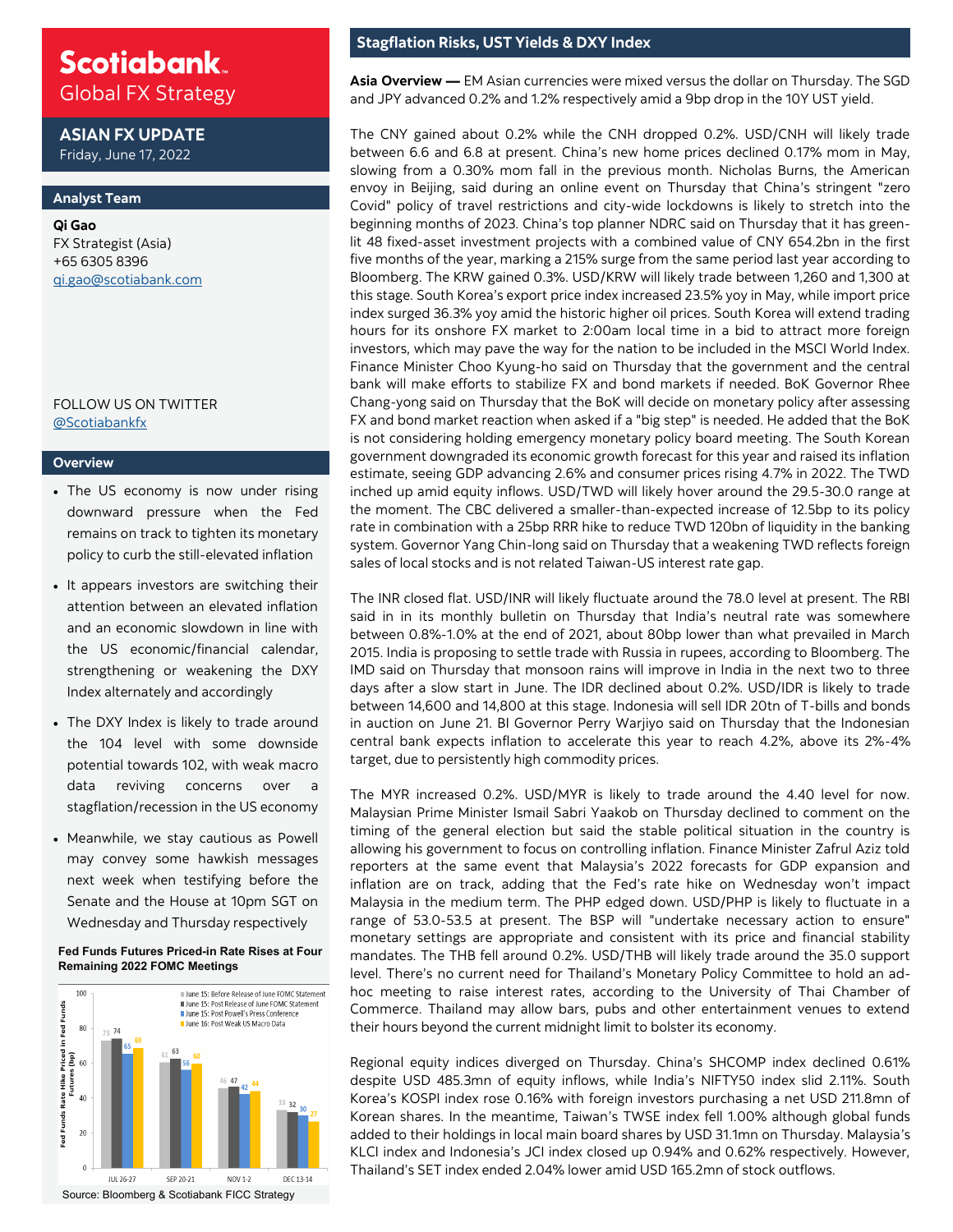## **Scotiabank**

**EM Asia •** The US economy is now under rising downward pressure when the Fed remains on track to tighten its monetary policy to curb the still-elevated inflation.

- The Philadelphia Fed Manufacturing Survey Index dropped further to a two-year low of -3.3 in June from 2.6 the prior month, below market estimate of 5.0. It indicates factory activity in the mid-Atlantic region contracted for the first time in two years in June.
- The New York Fed Empire State Manufacturing Survey showed that the headline general business conditions index rallied 10.4 points to -1.2 in June from -11.6 the previous month. However, the index for future business conditions fell four points to 14.0 this month from 18.0 in May.
- US housing starts plunged 14.4% to a seasonally adjusted annual rate of 1.549 million units in May, the lowest level since April 2021. Meanwhile, building permits in the US, a proxy for future construction, dropped 7.0% to an annualized rate of 1.695 million in May of 2022, the lowest level since September last year and well below forecasts of 1.778 million in a Bloomberg survey.
- US retail sales, a measure of spending at stores, online and in restaurants, fell a seasonally adjusted 0.3% mom in May, marking the first decline in month-over-month retail spending this year.

#### **ISM US Manufacturing and Services PMI**



Source: Bloomberg & Scotiabank FICC Strategy

**It appears investors are switching their attention between an elevated inflation and an economic slowdown in line with the US economic/financial calendar, strengthening or weakening the DXY Index alternately and accordingly.**

**The DXY Index is likely to trade around the 104 level with some downside potential towards 102, with weak macro data reviving concerns over a stagflation/recession in the US economy. In addition, it has propped up the EUR that ECB President Christine Lagarde told euro-area finance ministers the ECB's new anti-crisis tool will kick in if the borrowing costs for weaker nations rise too far or too fast.**

**Meanwhile, we stay cautious as Fed Chairman Jerome Powell may convey some hawkish messages next week when testifying before the Senate and the House at 10pm SGT on Wednesday and Thursday respectively.**

**The DXY Index vs. US Economic/Financial Calendar**



**Philadelphia Fed Manufacturing Survey**



e percentage indicating a decrease; Source: Philadelphia Fed

#### **New York Fed Empire State Manufacturing Survey**



#### **US Retail Sales Growth vs. GDP Growth**



Source: Bloomberg & Scotiabank FICC Strategy

**Freddie Mac Primary Mortgage Market 30-Year Average Rate vs. Building Permits (%MoM)**



### Global Foreign Exchange 2